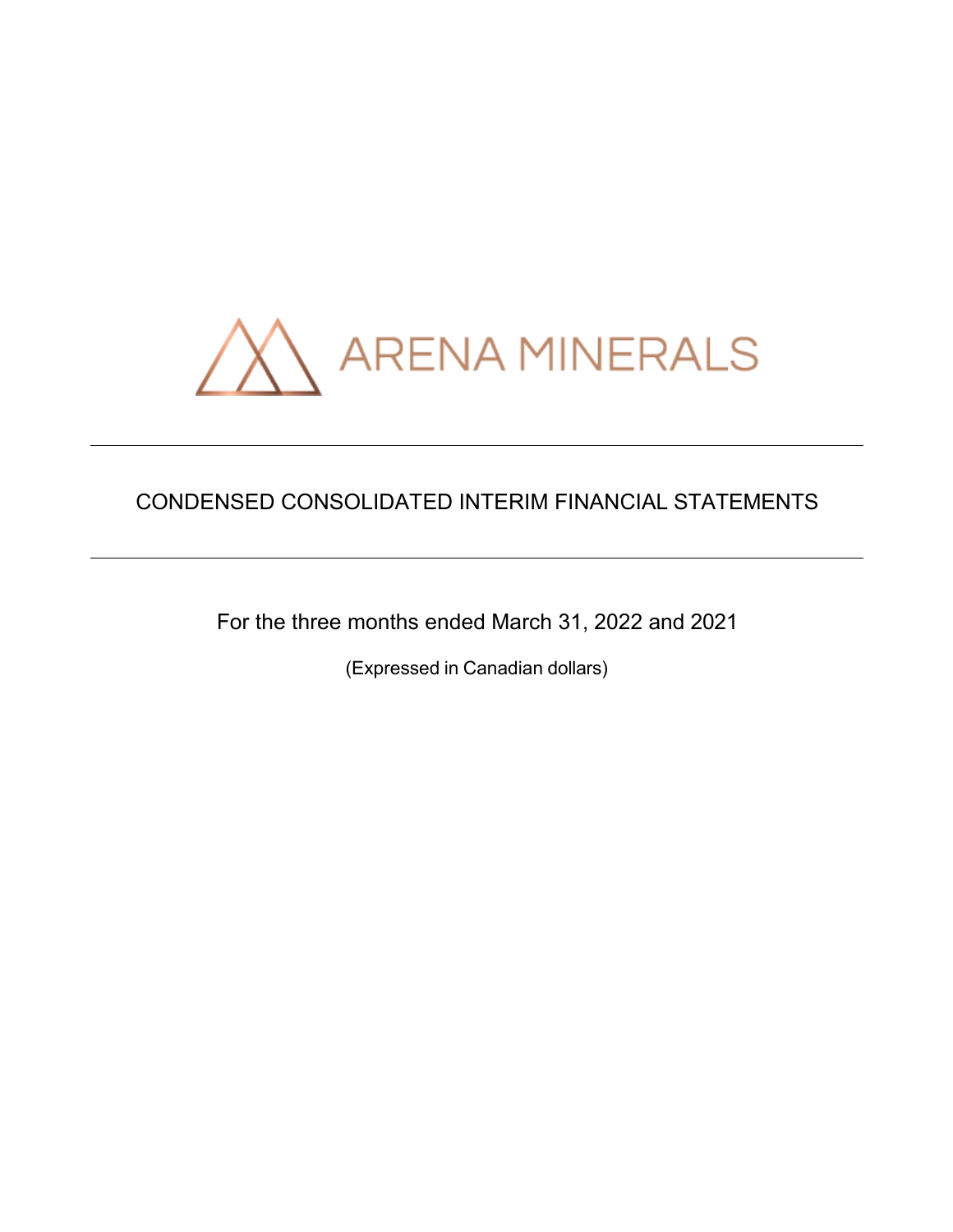# **Arena Minerals Inc. Table of Contents**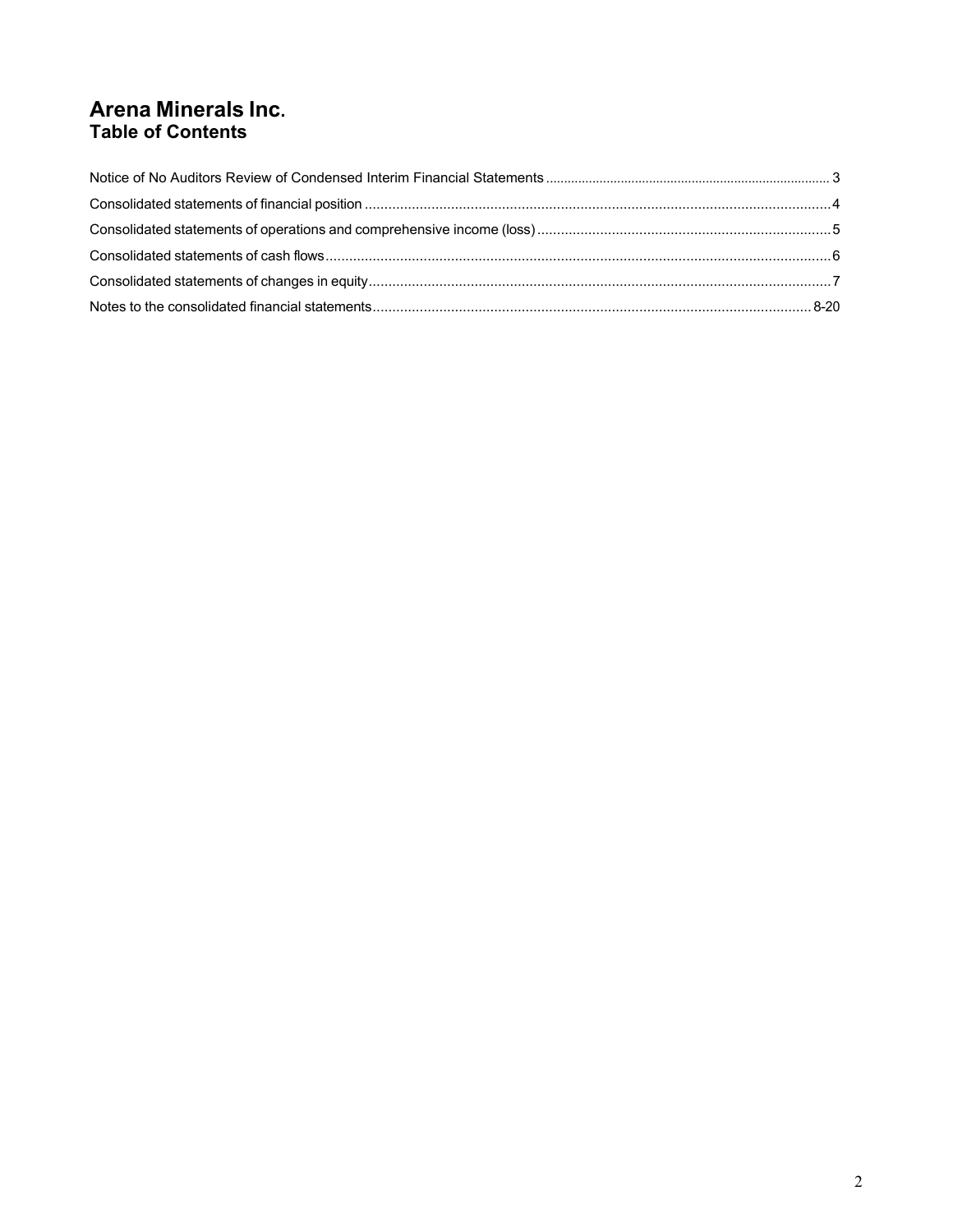### **Notice of No Auditors Review of Interim Financial Statements**

Under National Instrument 51-102, Part 4, subsection 4.3(3) (a), if an auditor has not performed a review of the unaudited condensed consolidated interim financial statements; they must be accompanied by a notice indicating that the financial statements have not been reviewed by an auditor.

The accompanying unaudited interim condensed consolidated financial statements of the Company have been prepared by management and approved by the Audit Committee and the Board of Directors of the Company.

The Company's independent auditors have not performed a review of these unaudited interim condensed consolidated financial statements in accordance with the standards established by the Canadian Institute of Chartered Accountants for a review of interim financial statements by an entity's auditors.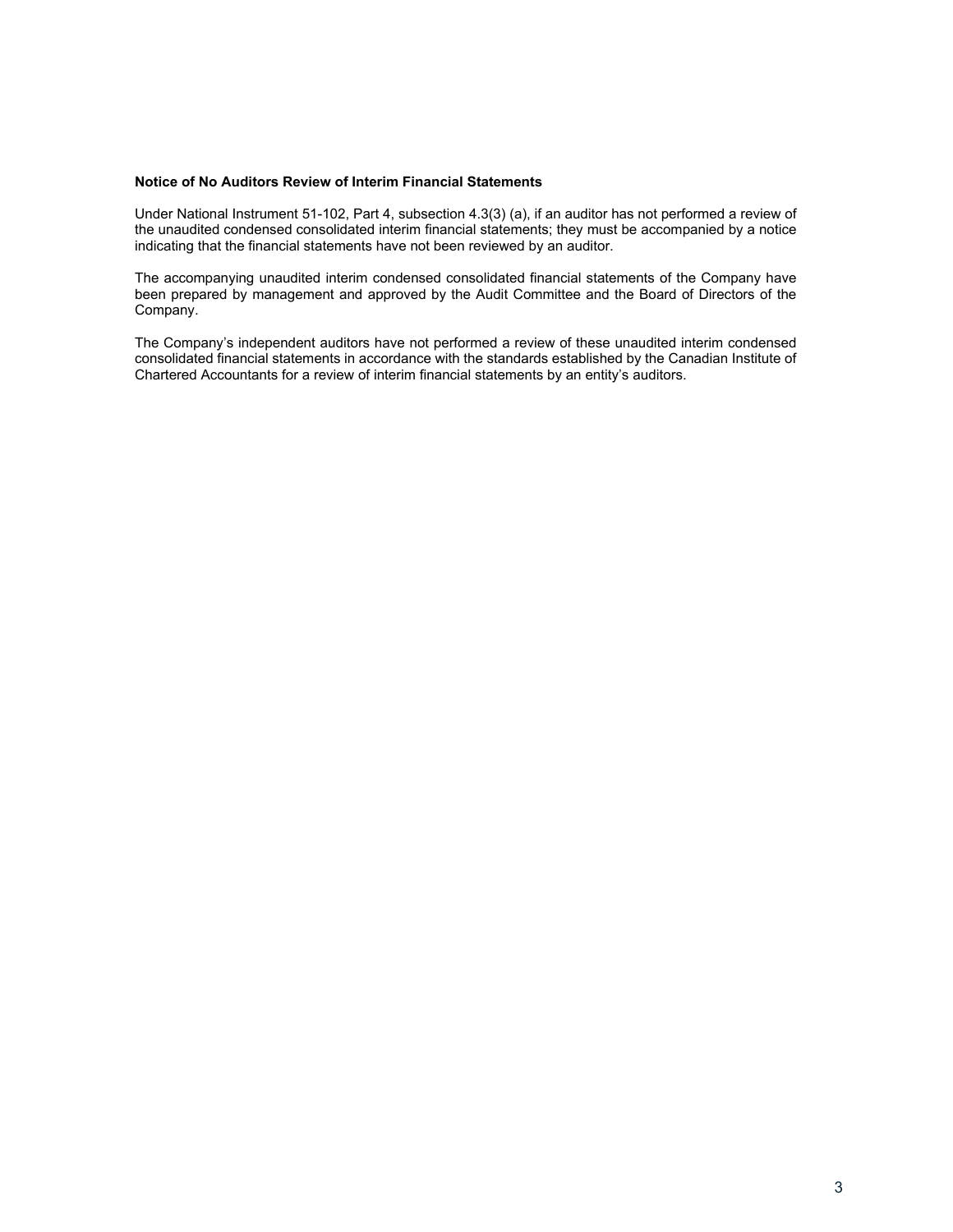# **ARENA MINERALS INC. CONDENSED CONSOLIDATED INTERIM STATEMENTS OF FINANCIAL POSITION AS AT (Unaudited - Expressed in Canadian dollars)**

March 31, December 31, Notes 2022 2021 **Assets Current assets** Cash \$ 6,257,934 \$ 6,610,397 Receivables 3 81,337 101,631 Prepaid expenses 37,542 32,517 4 989,542 1,746,250 Total current assets 7,366,355 8,490,795 **Non-current assets** - Equipment 68,939 69,087 Investment in joint venture 13 20,325,612 20,642,630 **Total assets** 27,760,906 29,202,512 **Liabilities and Equity Current liabilities** Accounts payable and accrued liabilities 132,036 \$995,149 Total current liabilities 132,036 995,149 **Equity** Share capital 6 46,002,021 43,822,168 Reserves 7 6,746,511 7,744,841 Deficit (25,119,662) (23,359,646) Total equity 27,628,870 28,207,363 **Total liabilities and equity** \$ 27,760,906 \$ 29,202,512 Nature of operations and going concern 1 Commitments and contingencies 12 Investments, at fair value through profit or loss

Approved on behalf of the Directors:

*"Peter Damouni" "William Randall"*

Director Director

See accompanying notes to these consolidated financial statements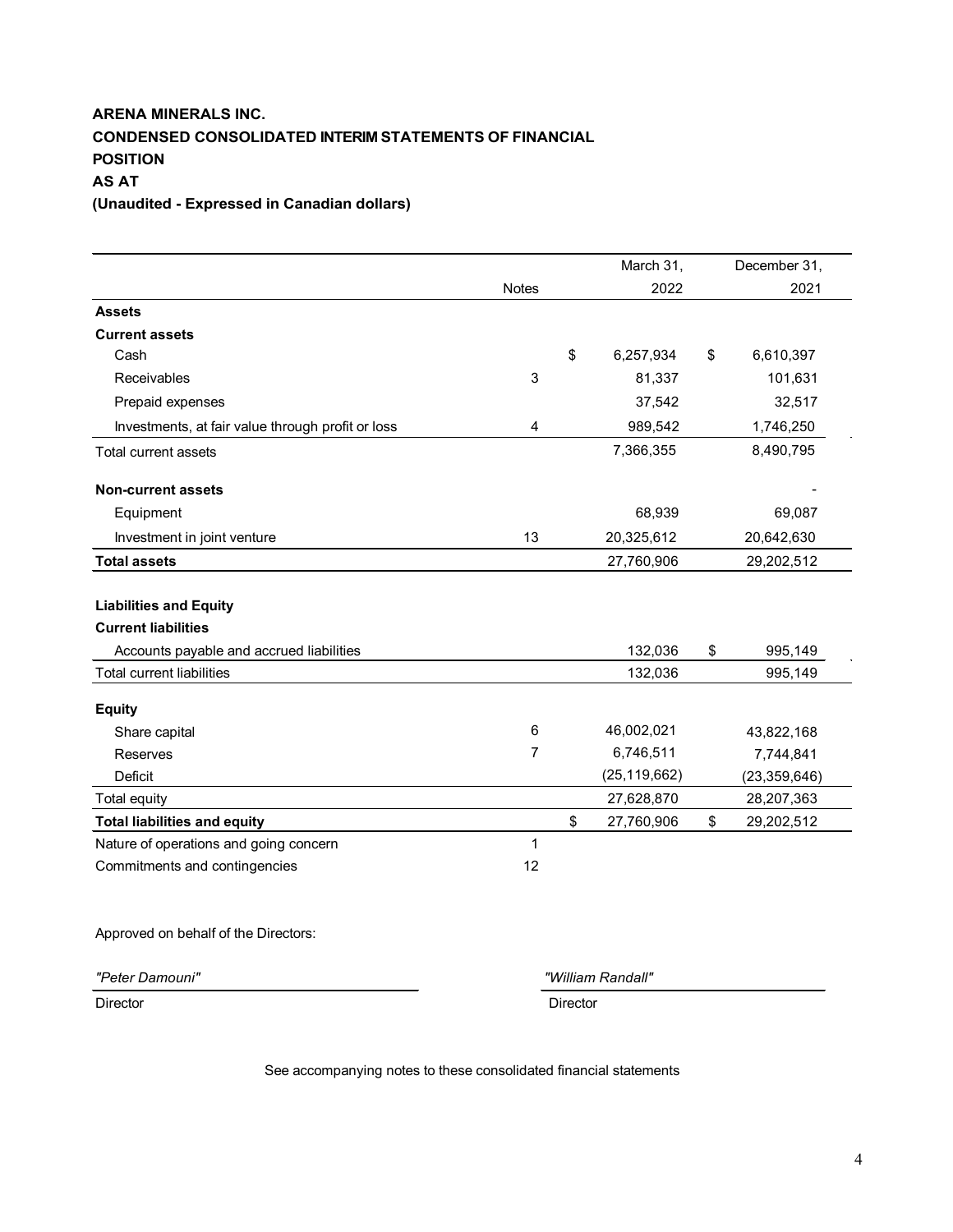# **ARENA MINERALS INC. CONDENSED CONSOLIDATED INTERIM STATEMENTS OF OPERATIONS AND COMPREHENSIVE (LOSS) For the three months ended March 31 (Unaudited – Expressed in Canadian dollars)**

 $\frac{1}{2}$ 

|                                                |      | Three months ended March 31 |  |             |
|------------------------------------------------|------|-----------------------------|--|-------------|
|                                                | Note | 2022                        |  | 2021        |
| Management and consulting fees                 | 11   | 361,488                     |  | 38,726      |
| Accounting and legal                           |      | 123,989                     |  | 52,461      |
| Travel and promotion                           |      | 13,419                      |  | 1,103       |
| Office and rent                                |      | 41,881                      |  | 10,032      |
| Exploration and evaluation expenses            | 5    | 255,083                     |  | 335,981     |
| Regulatory and transfer agent                  |      | 49,933                      |  | 14,991      |
| Foreign exchange (gain)                        |      | (143, 155)                  |  | (8,096)     |
| (Loss) before other items                      |      | (701, 988)                  |  | (445, 198)  |
| Realized (loss) on investment                  | 4    |                             |  | (94, 320)   |
| Unrealized (loss) on investments in associate  | 13   | (301, 970)                  |  |             |
| Unrealized (loss) gain on investments          | 4    | (756, 708)                  |  | (193, 849)  |
| Income (loss) before taxes                     |      | (1,760,016)                 |  | (733, 367)  |
| (Loss) and comprehensive (loss) for the year   |      | (1,760,016)                 |  | (733, 367)  |
| (Loss) per share:                              |      |                             |  |             |
| Basic and diluted                              |      | \$<br>$(0.00)$ \$           |  | (0.01)      |
| Weighted average number of shares outstanding: |      |                             |  |             |
| Basic and diluted                              |      | 384,201,908                 |  | 142,621,090 |
|                                                |      |                             |  |             |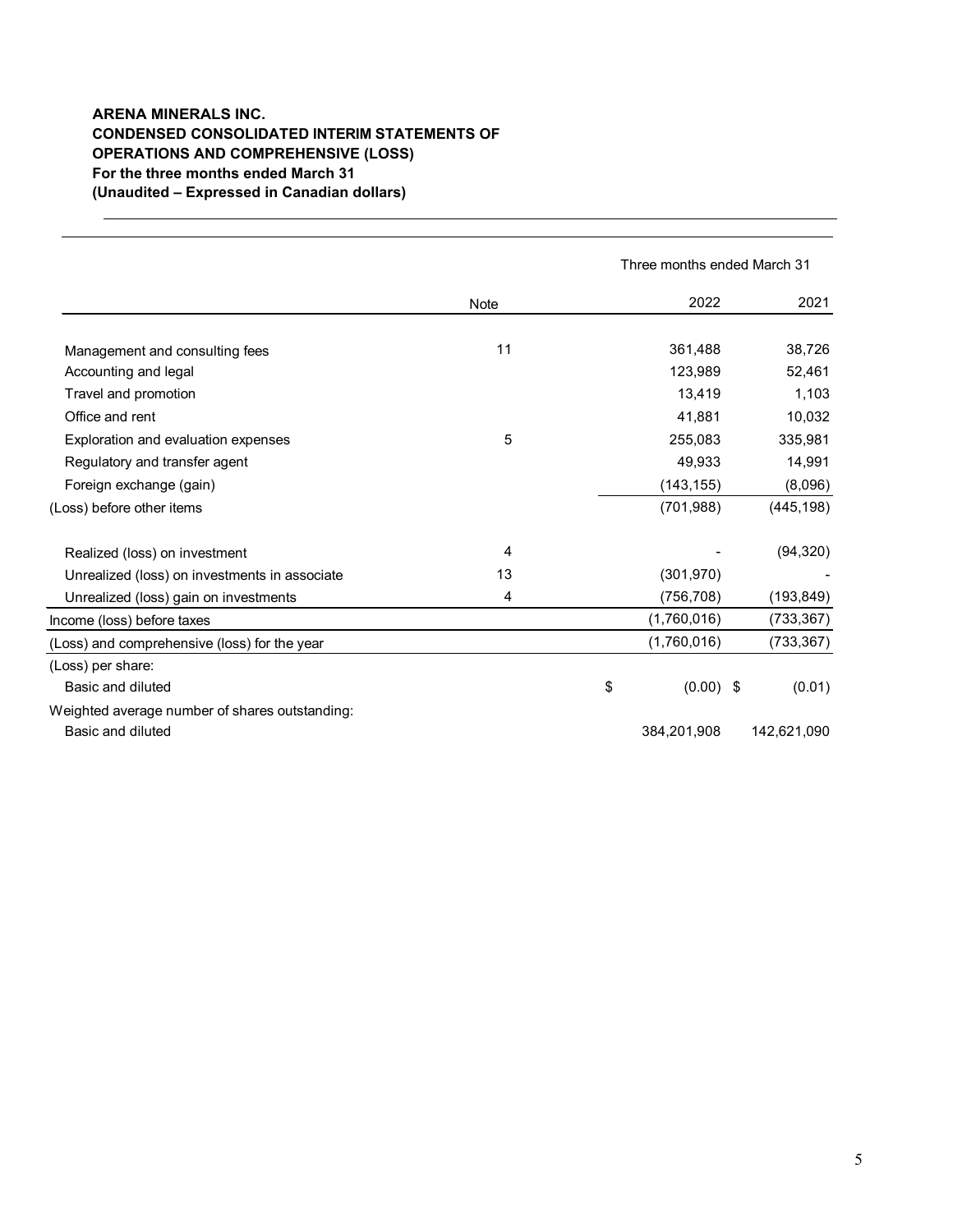# **ARENA MINERALS INC. CONDENSED CONSOLIDATED INTERIM STATEMENTS OF CASH FLOWS For the three months ended March 31 (Unaudited – Expressed in Canadian dollars)**

|                                                    |      |                   | Three months ended March 31 |            |  |
|----------------------------------------------------|------|-------------------|-----------------------------|------------|--|
|                                                    | Note | 2022              |                             | 2021       |  |
| Cash provided by (used in) operations:             |      |                   |                             |            |  |
| Net (loss) for the period                          |      | \$<br>(1,760,016) | \$                          | (733, 367) |  |
| Items not involving cash:                          |      |                   |                             |            |  |
| Realized loss on investment                        | 4    |                   |                             | 94,320     |  |
| Unrealized loss on investment                      | 4    | 771,756           |                             | 193,849    |  |
| Gain on investment in associate                    | 13   | 301,970           |                             |            |  |
| Unrealized foreign exchange (Gain) loss            |      |                   |                             | (121, 218) |  |
| Working capital adjustments                        |      |                   |                             |            |  |
| Change in receivables                              |      | 20,294            |                             | 58         |  |
| Change in prepaid expenses                         |      | (5,025)           |                             | (18, 156)  |  |
| Change in accounts payable and accrued liabilities |      | (863, 113)        |                             | 102,021    |  |
| Net cash from operating activities                 |      | (1,534,134)       |                             | (482, 493) |  |
| <b>Investing activities</b>                        |      |                   |                             |            |  |
| Proceeds from sale of investment                   | 4    | 148               |                             | 150,963    |  |
| Net cash from investing activities                 |      | 148               |                             | 150,963    |  |
|                                                    |      |                   |                             |            |  |
| Cash provided by (used in) financing activities:   |      |                   |                             |            |  |
| Proceeds from private placement                    |      |                   |                             | 3,999,477  |  |
| Cash from warrants exercised                       |      | 1,181,523         |                             |            |  |
| Net cash from financing activities                 |      | 1,181,523         |                             | 3,999,477  |  |
|                                                    |      |                   |                             |            |  |
| Change in cash                                     |      | (352, 463)        |                             | 3,667,947  |  |
| Cash, beginning of year                            |      | 6,610,397         |                             | 57,840     |  |
| Cash, end of period                                |      | \$<br>6,257,934   | \$                          | 3,725,787  |  |

See accompanying notes to these condensed consolidated interim financial statements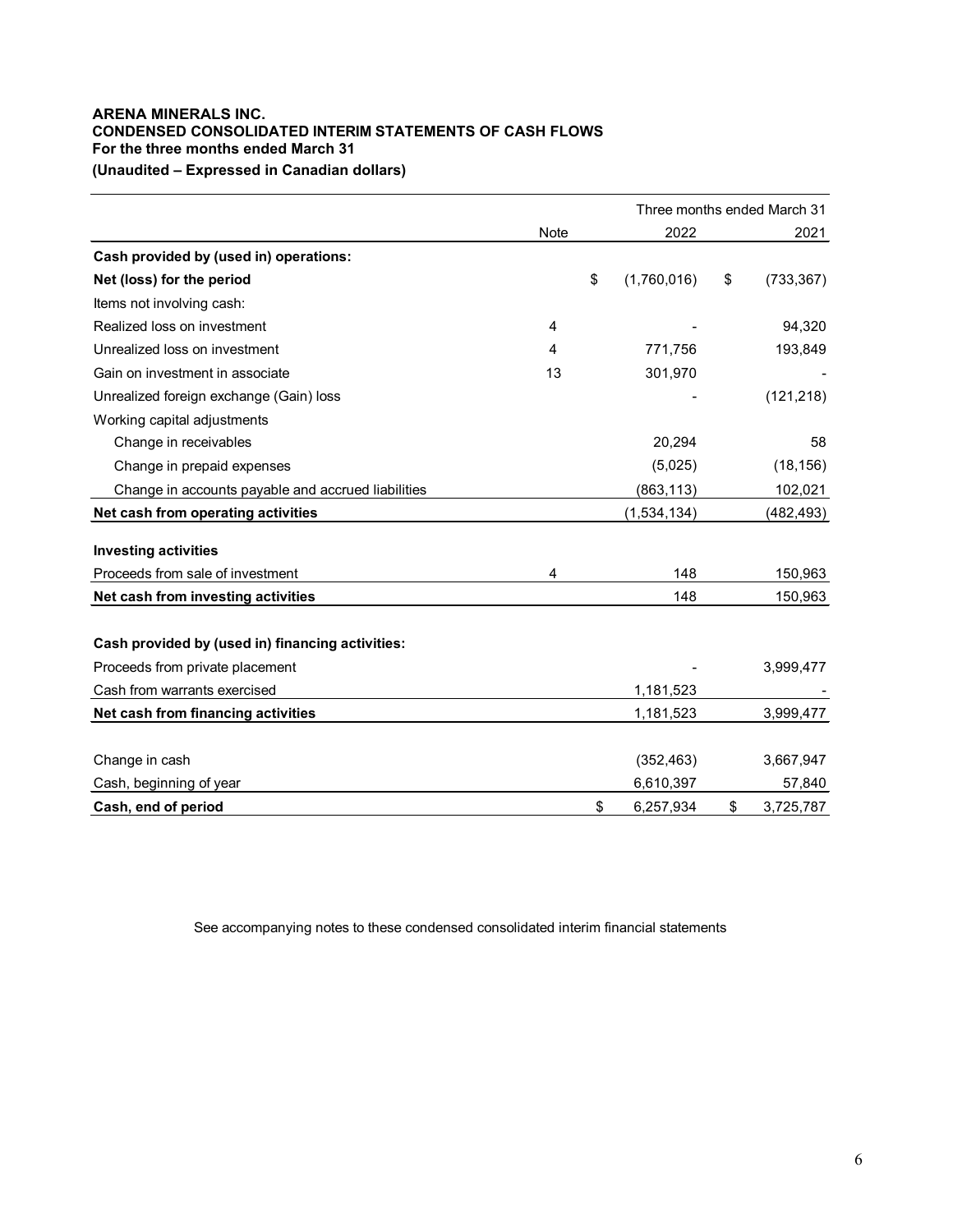# **ARENA MINERALS INC.**

# **CONDENSED CONSOLIDATED INTERIM STATEMENTS OF CHANGES IN EQUITY**

**(Unaudited - Expressed in Canadian dollars)**

<span id="page-6-0"></span>

|                                            | Number of Shares         | <b>Share Capital</b> |            |  | Options   | Warrants                 | Deficit        | Total       |
|--------------------------------------------|--------------------------|----------------------|------------|--|-----------|--------------------------|----------------|-------------|
| Balance, December 31, 2020                 | 142,621,090              |                      | 17,529,757 |  | 489,412   | 431,300                  | (18,037,989)   | 412,480     |
| Loss and comprehensive loss for the period | $\overline{\phantom{a}}$ |                      |            |  |           |                          | (733, 367)     | (733, 367)  |
| Warrants issued                            |                          |                      | (262, 530) |  |           | 262,530                  |                |             |
| Options and warrants exercised             | $\overline{\phantom{0}}$ |                      | 136,735    |  | (19, 487) | (117, 248)               |                |             |
| Shares issued                              | 68,276,975               |                      | 3,999,477  |  |           | $\overline{\phantom{a}}$ |                | 3,999,477   |
| Balance, March 31, 2021                    | 210,898,065              |                      | 21,403,439 |  | 469,925   | 576,582                  | (18, 771, 356) | 3,678,590   |
| Balance, December 31, 2021                 | 380,755,799              |                      | 43,822,168 |  | 3,327,828 | 4,417,013                | (23, 359, 646) | 28,207,363  |
| Loss and comprehensive loss for the period |                          |                      |            |  |           |                          | (1,760,016)    | (1,760,016) |
| Options and warrants exercised             | 7,384,519                |                      | 2,179,853  |  |           | (998, 330)               |                | 1,181,523   |
| Balance, March 31, 2022                    | 388,140,318              |                      | 46,002,021 |  | 3,327,828 | 3,418,683                | (25, 119, 662) | 27,628,870  |

See accompanying notes to these condensed consolidated interim financial statements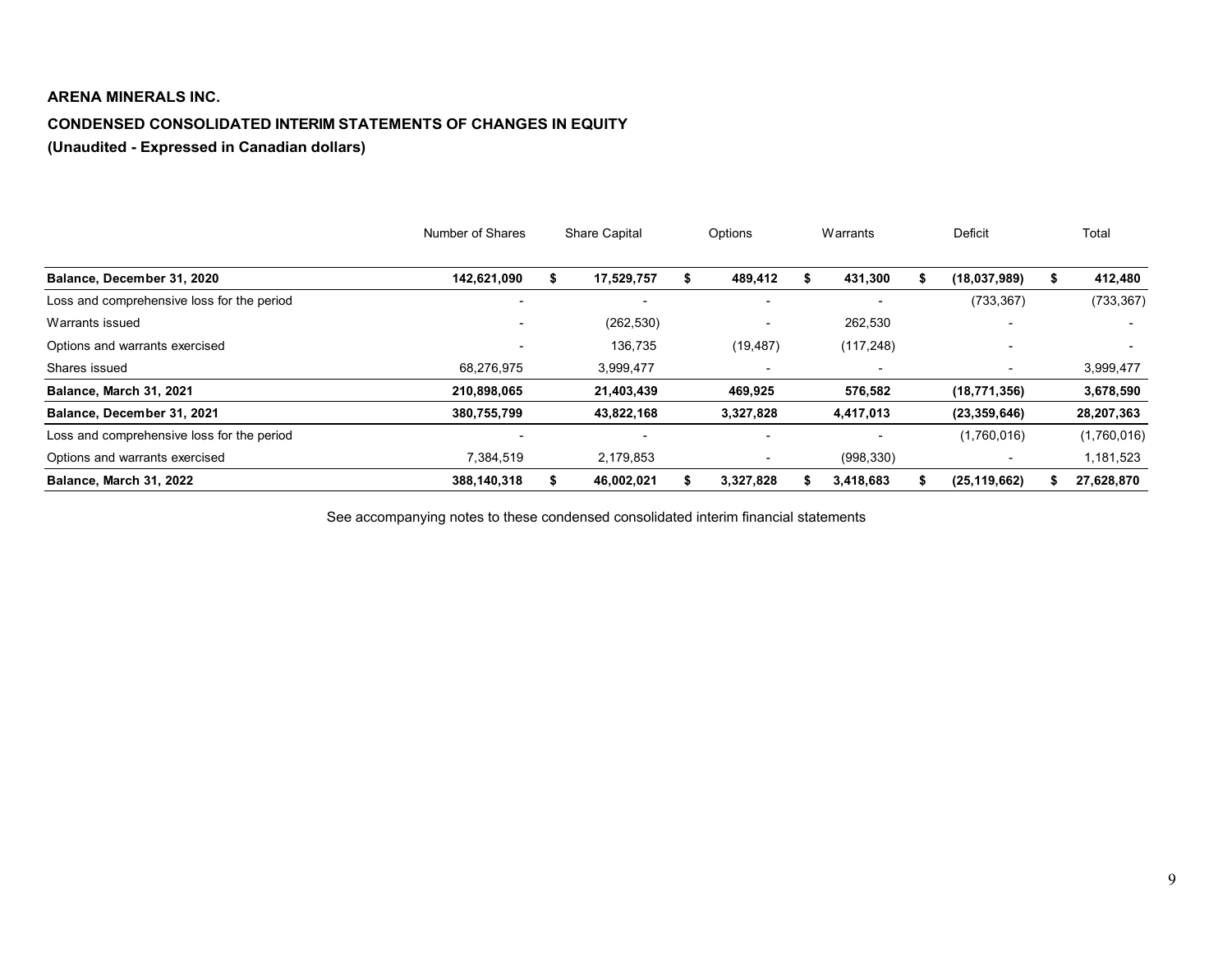## **1. Nature of operations and going concern**

Arena Minerals Inc. (the "Company", or "Arena") is a lithium and copper exploration and development company with assets in in Argentina and Chile. The Company is engaged in the acquisition, exploration and development of properties located in South America. The Company is a publicly listed company incorporated in the Province of Alberta and continued to the Province of Ontario. The Company's shares are listed on the TSX Venture Exchange ("TSX-V") trading under the symbol "AN". The Company's head office is located at 120 Adelaide Street West, Suite 1410, Toronto, Ontario, Canada, M5H 1T1.

The business of mining and exploring for minerals involves a high degree of risk and there can be no assurance that current exploration programs will result in profitable mining operations. Company's continued existence is dependent upon the preservation of its interests in the underlying properties, the discovery of economically recoverable reserves, the achievement of profitable operations, or the ability of the Company to raise additional financing, if necessary, or alternatively upon the Company's ability to dispose of its interests on an advantageous basis. The Company's property interests may also be subject to increases in taxes and royalties, renegotiation of contracts, currency exchange fluctuations and restrictions, and political uncertainty.

Although the Company has taken steps to verify title to the properties on which it is conducting exploration and in which it has an interest, in accordance with industry standards for the current stage of exploration of such properties, these procedures do not guarantee the Company's title. Property title may be subject to government licensing requirements, social licensing requirements, unregistered prior agreements, unregistered claims, aboriginal claims and non-compliance with regulatory and environmental requirements.

At March 31, 2022, the Company had working capital of \$7,234,319 and a cumulative loss since inception of \$25,119,662. The Company has a need for equity capital and financing for working capital and exploration and development of its properties. Because of continuing operating losses, the Company's continuance as a going concern is dependent upon its ability to obtain adequate financing and to reach profitable levels of operation. It is not possible to predict whether financing efforts will be successful or if the Company will attain profitable levels of operations. Management believes it will be successful in raising the necessary funding to continue operations in the normal course of operations, however, there is no assurance that these funds will be available on terms acceptable to the Company or at all.

#### **2. Basis of preparation**

(a) Basis of presentation

These unaudited condensed consolidated interim financial statements have been prepared in accordance with IAS "Interim Financial Reporting" ("IAS 34") using accounting policies consistent with the International Financial Reporting Standards ("IFRS") issued by the International Accounting Standards Board ("IASB") and Interpretations of the International Financial Reporting Interpretations Committee ("IFRIC").

The consolidated financial statements comprise the financial statements of the Company and its wholly-owned subsidiaries: Arena Minerals Chile SpA and Antofalla Minerals S.A. All material intercompany transactions and balances between its subsidiary have been eliminated on consolidation.

#### (b) Approval of the financial statements

These condensed consolidated interim financial statements of the Company were approved for issue by the Board of Directors on May 30 2022.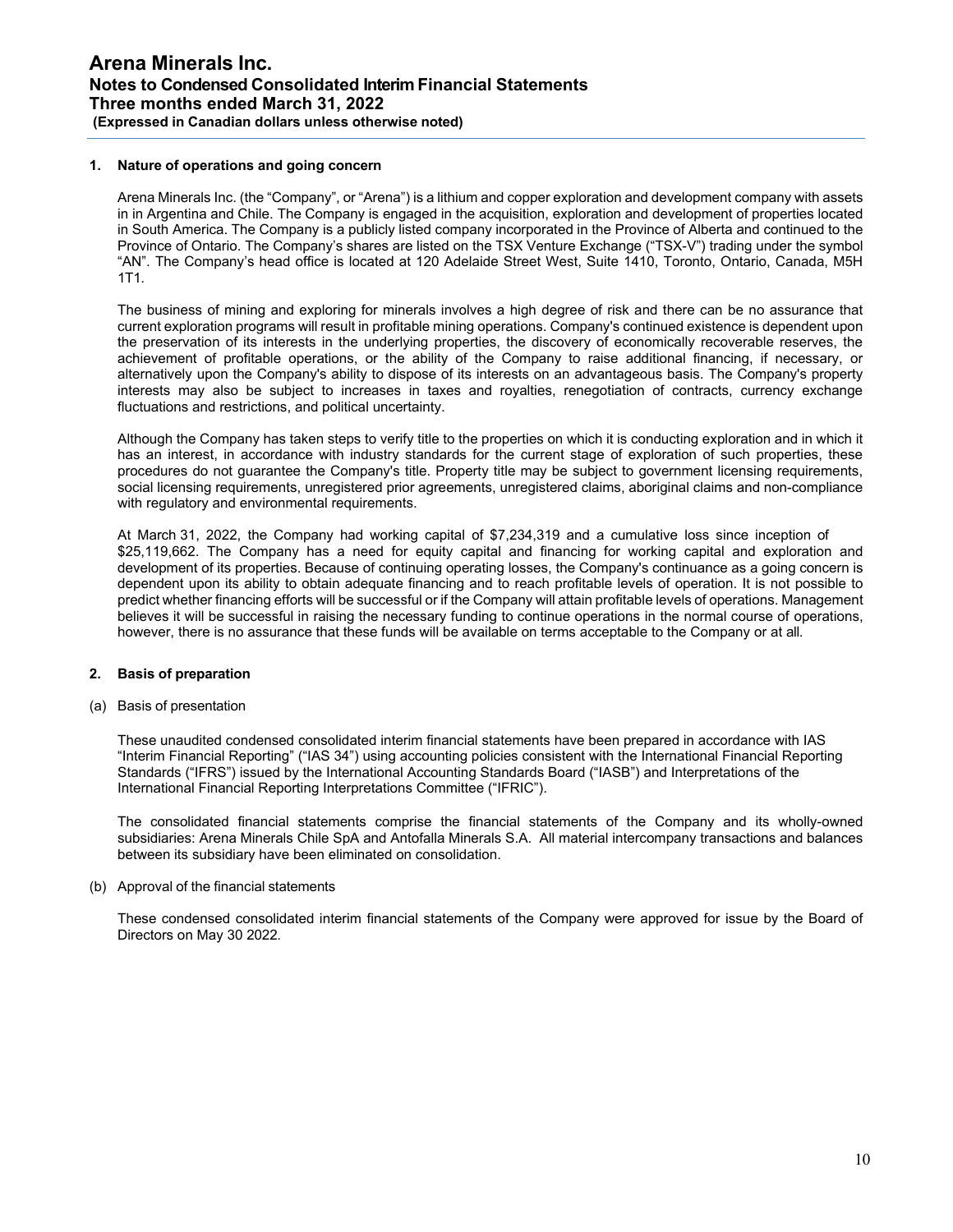# **2. Basis of preparation (continued)**

#### (c) New and future accounting changes

Certain new standards, interpretations, amendments and improvements to existing standards were issued by the IASB or IFRIC that are mandatory for accounting periods beginning on January 1, 2022, or later. Updates that are not applicable or are not consequential to the Company have been excluded.

IFRS 10 – Consolidated Financial Statements ("IFRS 10") and IAS 28 – Investments in Associates and Joint Ventures ("IAS 28") were amended in September 2014 to address a conflict between the requirements of IAS 28 and IFRS 10 and clarify that in a transaction involving an associate or joint venture, the extent of gain or loss recognition depends on whether the assets sold or contributed constitute a business. The effective date of these amendments is yet to be determined; however early adoption is permitted.

IAS 1 – Presentation of Financial Statements ("IAS 1") was amended in January 2020 to provide a more general approach to the classification of liabilities under IAS 1 based on the contractual arrangements in place at the reporting date. The amendments clarify that the classification of liabilities as current or noncurrent is based solely on a company's right to defer settlement at the reporting date. The right needs to be unconditional and must have substance. The amendments also clarify that the transfer of a company's own equity instruments is regarded as settlement of a liability, unless it results from the exercise of a conversion option meeting the definition of an equity instrument. The amendments are effective for annual periods beginning on January 1, 2023.

IAS 1 – In February 2021, the IASB issued 'Disclosure of Accounting Policies' with amendments that are intended to help preparers in deciding which accounting policies to disclose in their financial statements. The amendments are effective for year ends beginning on or after January 1, 2023.

IAS 8 – In February 2021, the IASB issued 'Definition of Accounting Estimates' to help entities distinguish between accounting policies and accounting estimates. The amendments are effective for year ends beginning on or after January 1, 2023.

IAS 37 – Provisions, Contingent Liabilities, and Contingent Assets ("IAS 37") was amended. The amendments clarify that when assessing if a contract is onerous, the cost of fulfilling the contract includes all costs that relate directly to the contract – i.e. a full-cost approach. Such costs include both the incremental costs of the contract (i.e. costs a company would avoid if it did not have the contract) and an allocation of other direct costs incurred on activities required to fulfill the contract – e.g. contract management and supervision, or depreciation of equipment used in fulfilling the contract. The amendments are effective for annual periods beginning on January 1, 2022.

The Company is in the process of evaluating the potential impact of these amendments.

(d) Currency translation

The Company's functional and presentation currency, and the functional currency of the Company's subsidiaries, is the Canadian dollar ("\$"). Transactions in currencies other than the entity's functional currency (foreign currencies) are recognized at the rates of exchange prevailing at the dates of the transactions. At the end of each reporting period, monetary items denominated in foreign currencies are retranslated at the rates prevailing at that date. Non-monetary items carried at fair value that are denominated in foreign currencies are retranslated at the rates prevailing at the date when the fair value was determined.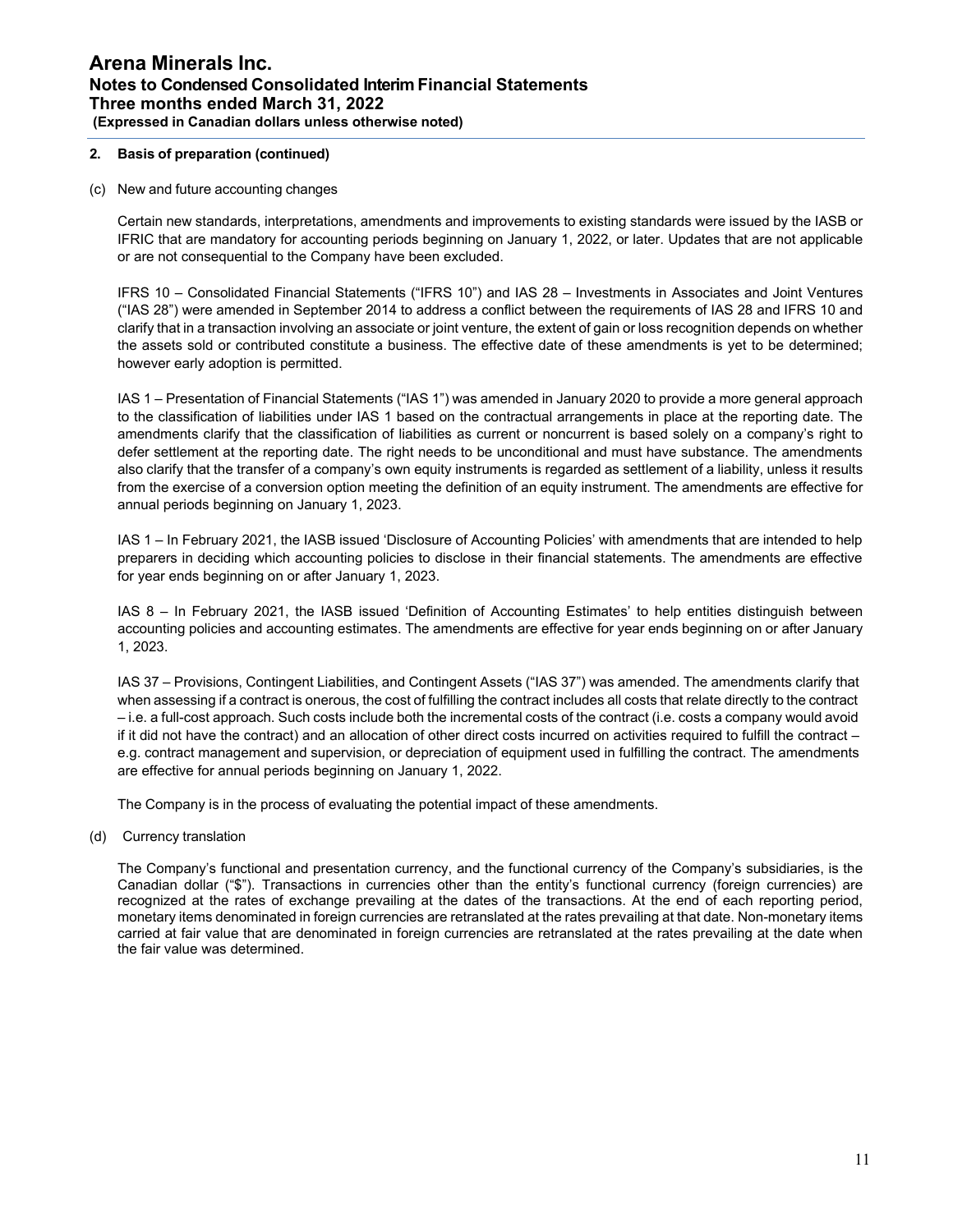# **2. Basis of preparation (continued)**

## (e) Significant accounting judgments, estimates and assumptions

The preparation of these consolidated financial statements in conformity with IFRS requires the Company's management to make judgments, estimates and assumptions about future events that affect the amounts reported in the consolidated financial statements and related notes to the financial statements. Although these estimates are based on management's best knowledge of the amount, event or actions, actual results may differ from those estimates and these differences could be material.

The areas which require management to make significant judgments, estimates and assumptions in determining carrying values include, but are not limited to:

#### *Estimation of decommissioning and restoration costs and the timing of expenditure*

Cost estimates are updated annually during the life of a project to reflect known developments, (e.g. revisions to cost estimates and to the estimated lives of operations), and are subject to review at regular intervals. Decommissioning, restoration and similar liabilities are estimated based on the Company's interpretation of current regulatory requirements, constructive obligations and are measured at fair value. Fair value is determined based on the net present value of estimated future cash expenditures for the settlement of decommissioning, restoration or similar liabilities that may occur upon decommissioning of the mine. Such estimates are subject to change based on changes in laws and regulations and negotiations with regulatory authorities. As at March 31, 2022 and 2021, the Company estimated that it had no material decommissioning or restoration obligations.

#### *Taxes, income taxes and deferred taxes*

The Company is subject to income and other taxes in various jurisdictions. Significant judgment is required in determining the Company's provisions for taxes. There are many transactions and calculations for which the ultimate tax determination is uncertain during the ordinary course of business. The Company recognizes liabilities for anticipated tax audit issues based on estimates of whether additional taxes will be due. The determination of the Company's income and other tax liabilities requires interpretation of complex laws and regulations often involving multiple jurisdictions. The Company's interpretation of taxation law as applied to transactions and activities may not coincide with the interpretation of the tax authorities. All tax filings are subject to audit and potential reassessment subsequent to the financial statement reporting period. Where the final tax outcome of these matters is different from the amounts that were initially recorded, such differences will impact the tax related accruals and deferred income tax provisions in the period in which such determination is made. All estimates for value added and withholding taxes have been included in accounts payable and accrued liabilities.

#### *Share-based payments*

Management determines costs for share-based payments using the Black-Scholes valuation method, a market-based valuation technique. The fair value of the market-based and performance-based share awards are determined at the date of grant using generally accepted valuation techniques. Assumptions are made and judgment used in applying valuation techniques. These assumptions and judgments include estimating the future volatility of the stock price, expected dividend yield, future employee turnover rates and future employee stock option exercise behaviors and corporate performance. Such judgments and assumptions are inherently uncertain. Changes in these assumptions affect the fair value estimates.

#### *Fair value of investments not quoted in an active market or private company investments*

Where the fair values of financial assets and financial liabilities recorded on the statement of financial position cannot be derived from active markets, they are determined using a variety of valuation techniques. The inputs to these models are derived from observable market data where possible, but where observable market data are not available, judgment is required to establish fair values.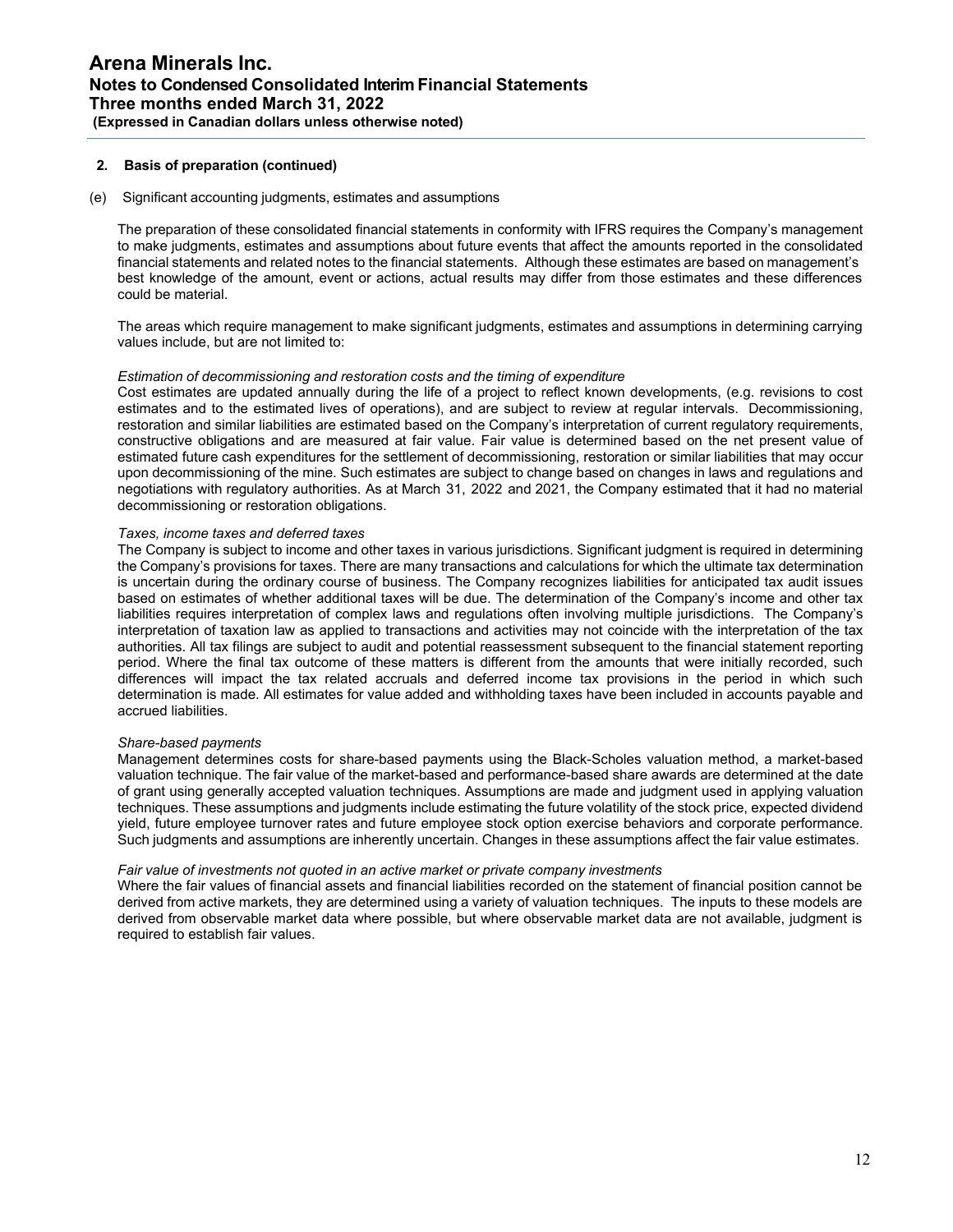# **2. Basis of preparation (continued)**

#### *Significant influence*

The Company classifies an investment as an associate based on management's judgment that the Company has significant influence through board representation, % of the voting rights or both. Management determined that as of March 31, 2022, the Company does not have significant influence over its investment in Astra Exploration Ltd. Joint arrangement

The Company has a joint arrangement under which it has joint control over Sal de la Puna Holdings Ltd. ("SDLP"), unanimous consent is required from all parties to the agreements for certain key strategic, operating, investing and financing policies. The Company's joint arrangement is structured as a corporation ("JV Company") and provides the parties to the agreement with rights to the net assets of the limited company under the arrangements. Therefore, this arrangement has been classified as a joint venture and has been recorded as an investment in associate. Joint arrangement (continued)

Judgement is required to determine the type of joint arrangement that exists. This judgement involves considering its rights and obligations arising from the arrangement. An entity assesses its rights and obligations by considering the structure and legal form of the arrangement, the terms agreed by the parties in the contractual arrangement and, when relevant, other facts and circumstances.

*Commitments and contingencies* Refer to Note 13.

### **3. Receivables**

|                   | March 31, 2022 | December 31, 2021 |
|-------------------|----------------|-------------------|
| HST receivable    | 77.422 \$      | 99,629            |
| Supplier advances | 3.915          | 2,002             |
|                   | 81,337         | 101,631           |

#### **4. Investments, at fair value through profit and loss**

#### Astra Explorations Ltd.

During the year ended December 31, 2021, the Company sold certain exploration and evaluation properties in Chile to Astra Exploration Ltd. ("Astra") in exchange for 5,820,834 common shares of Astra. As Astra was a private company during the year ended December 31, 2021, these common shares were valued on the date of receipt based on the most recent financing price of Astra which was \$0.20 per share for a total value of \$1,164,167. As at December 31, 2021 the Company held 5,820,831 common shares of Astra which were valued at \$0.30 per share for total fair value of \$1,746,250. The value of the Astra shares was determined based on the most recent financing price prior to December 31, 2021. Astra started trading publicly on January 27<sup>th</sup>, 2022.

#### B2Gold Corp.

During the year ended December 31, 2021, the Company sold the remaining 78,000 shares of B2Gold for a realized gain of \$35,40

#### Fiore Exploration Ltd.

During the year ended December 31, 2021, the Company sold the remaining 234,175 shares of Fiore for a realized loss of \$376,988.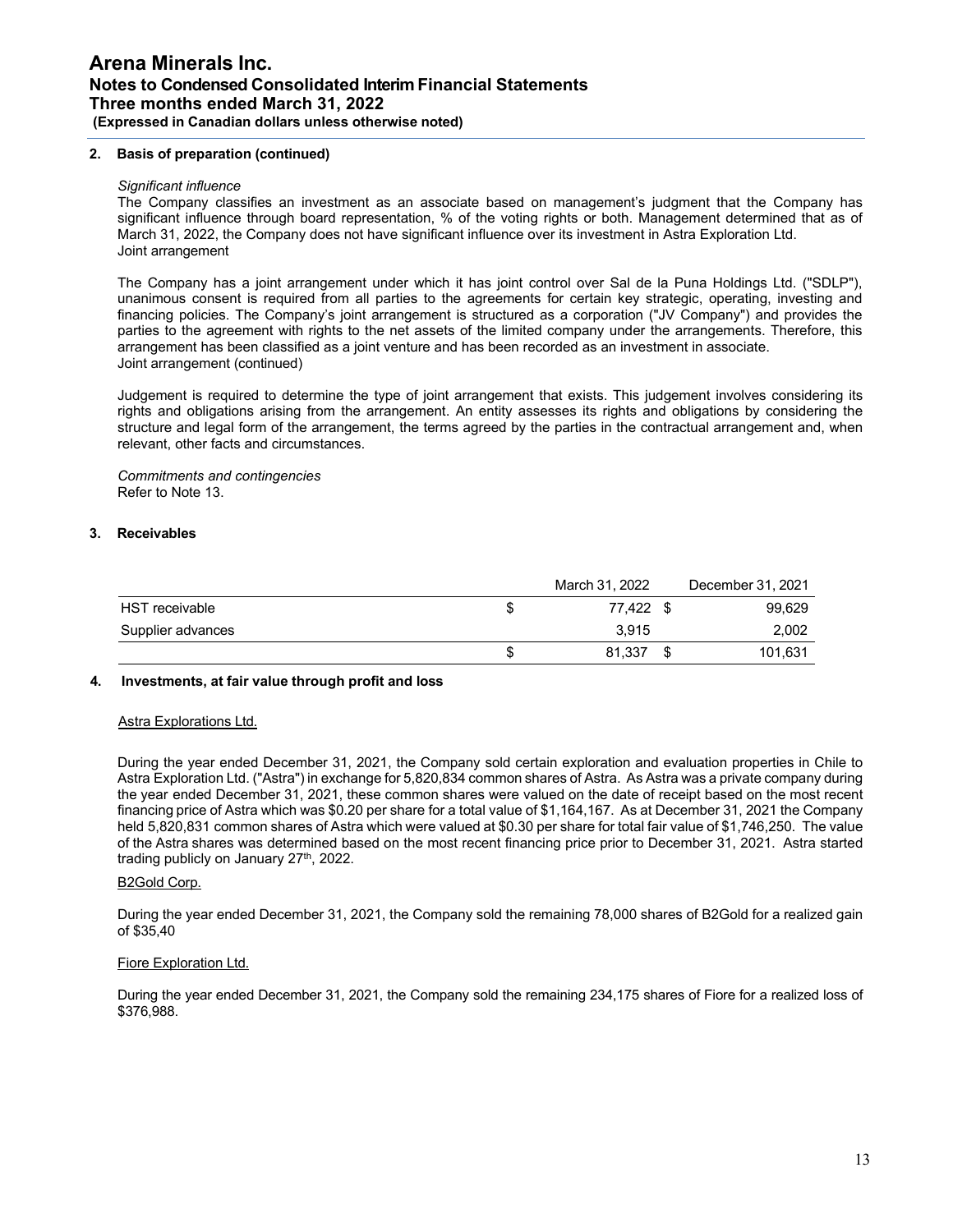# **5. Exploration and evaluation assets**

Exploration and evaluation properties comprise the following:

a) Antofalla Minerals S.A., Argentina

The Company owns 100% of certain projects in Argentina through its wholly owned subsidiary, AMSA.

b) Sal De La Puna Holdings LTD, Argentina

The Company owns 65% of certain projects in Argentina through joint venture interest in, SDLP.

# **6. Share capital**

|                                | Number of Shares | Amount     |
|--------------------------------|------------------|------------|
| Balance, December 31, 2021     | 380.755.799      | 43.822.168 |
| Options and warrants exercised | 7.384.519        | 2,179,853  |
| Balance, March 31, 2022        | 388,140,318      | 46,002,021 |

# **7. Reserves**

|                   |                      | Options             |                     |                       | Warrants            |                      |                 |
|-------------------|----------------------|---------------------|---------------------|-----------------------|---------------------|----------------------|-----------------|
|                   |                      | Weighted<br>average |                     |                       | Weighted<br>average |                      |                 |
|                   | Number of<br>Options | exercise<br>prices  | Value of<br>options | Number of<br>warrants | exercise<br>prices  | Value of<br>warrants | Total<br>Value  |
| December 31, 2019 | 7,880,000            | \$<br>0.14          | \$<br>723,394       | 46,000,000            | \$<br>0.10          | \$<br>431,300        | \$<br>1,154,694 |
| Expired           | (1,980,000)          | 0.12                | (233, 982)          |                       | -                   |                      | (233,982)       |
| December 31, 2020 | 5,900,000            | \$<br>0.08          | \$<br>489,412       | 46,000,000            | \$<br>0.10          | \$<br>431,300        | \$<br>920,712   |
| Grant             | 11,150,000           | 0.32                | 3,103,488           | 82,109,790            | 0.20                | 5,942,401            | 9,045,889       |
| Expired           | (950,000)            | 0.35                | (194, 370)          | (1, 155, 000)         | 0.10                | (10, 829)            | (205, 199)      |
| Exercised         | (1,201,556)          | 0.09                | (70, 702)           | (57,670,000)          | 0.11                | (1,945,859)          | (2,016,561)     |
| December 31, 2021 | 14,898,444           | 0.24                | 3,327,828           | 69,284,790            | 0.20                | 4,417,013            | 7,744,841       |
| Exercised         |                      |                     |                     | (7, 384, 519)         | 0.16                | (998, 330)           | (998, 330)      |
| March 31, 2022    | 14,898,444           | 0.24                | 3,327,828           | 61,900,271            | 0.20                | 3,418,683            | 6,746,511       |

# Employee share option plan

The Company has an ownership-based compensation scheme for executives and employees. In accordance with the terms of the plan, as approved by shareholders at a previous annual general meeting, officers, directors and consultants of the Company may be granted options to purchase common shares with the exercise prices determined at the time of grant. The Company has adopted a floating stock option plan (the "Plan"), whereby the number of common shares reserved for issuance under the Plan is equivalent of up to 10% of the issued and outstanding shares of the Company from time to time. Each employee share option converts into one common share of the Company on exercise. No amounts are paid or payable by the recipient on receipt of the option. The options carry neither rights to dividends nor voting rights. Options may be exercised at any time from the date of vesting to the date of their expiry.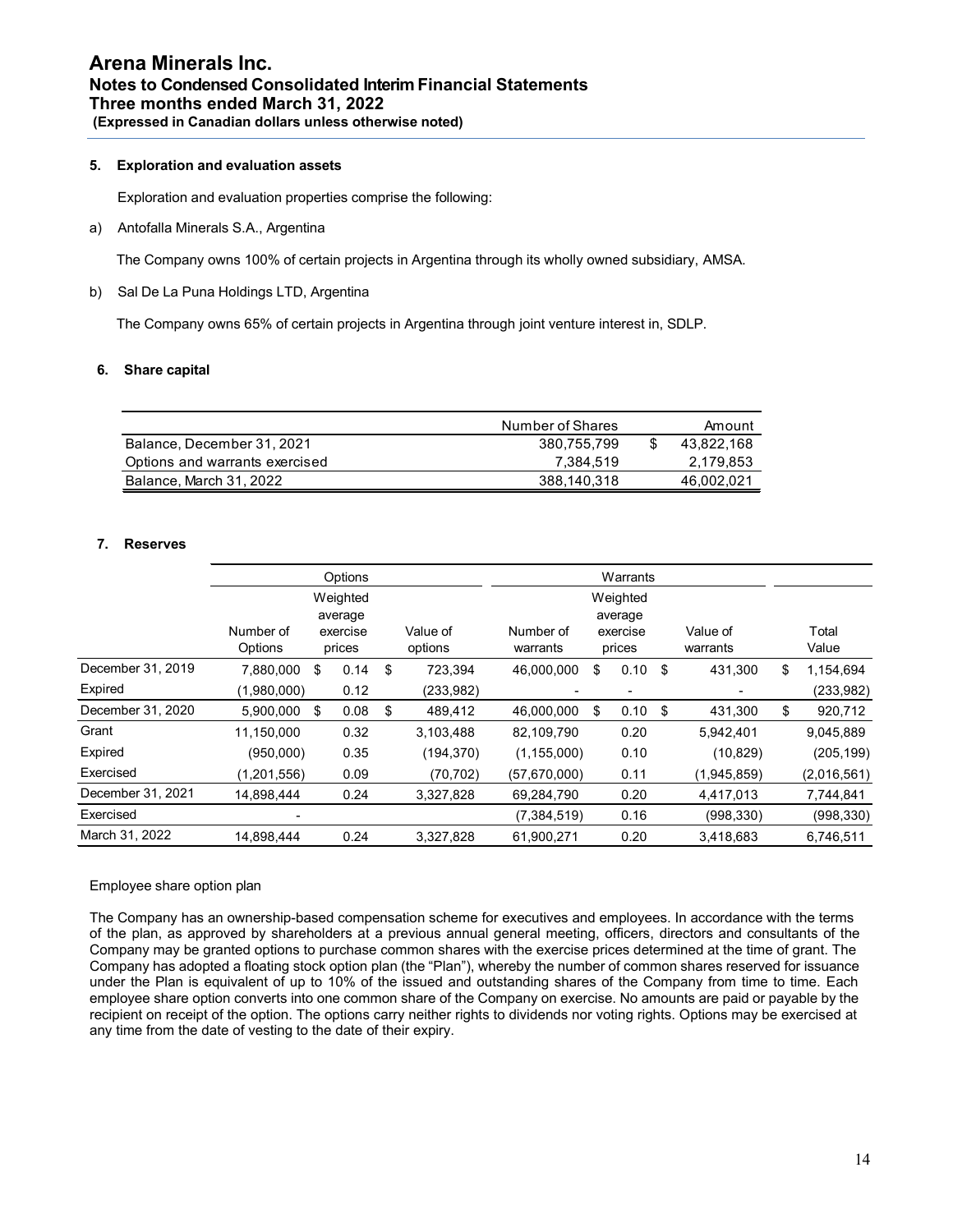# **7. Reserves (continued)**

The following options were in existence at March 31, 2022:

| <b>Number</b><br>outstanding | Grant date | Expiry date  | Exercise<br>price |     | Fair value at<br>grant date |   | Grant date<br>share<br>price | Expected<br>volatility | Remaining<br>life<br>(yrs) | Expected<br>dividend<br>yield | Risk-<br>free<br>interest<br>rate |
|------------------------------|------------|--------------|-------------------|-----|-----------------------------|---|------------------------------|------------------------|----------------------------|-------------------------------|-----------------------------------|
| 200.000                      | 09-May-17  | 09-May-22 \$ | 0.20              | \$  | 37,853                      | S | 0.170                        | 77%                    | 0.35                       | $0\%$                         | 1.04%                             |
| 2,850,000                    | 21-Sep-18  | 21-Sep-23 \$ | 0.09              | \$  | 158,678                     | S | 0.090                        | 87%                    | 1.72                       | $0\%$                         | 2.17%                             |
| 750,000                      | 19-Mar-19  | 19-Mar-24 \$ | 0.06              | -\$ | 34,483                      | S | 0.060                        | 104%                   | 2.22                       | $0\%$                         | 1.83%                             |
| 5.798.444                    | 10-Jun-21  | 10-Jun-26 \$ | 0.15              | \$  | 750.652                     | S | 0.145                        | 104%                   | 4.44                       | $0\%$                         | 0.82%                             |
| 5.300.000                    | 30-Dec-21  | 30-Dec-25 \$ | 0.50              | \$  | 2,346,162                   | S | 0.490                        | 148%                   | 4.00                       | $0\%$                         | 0.82%                             |
| 14,898,444                   |            |              |                   | \$  | 3,327,828                   |   |                              |                        |                            |                               |                                   |

The following warrants were in existence at March 31, 2022:

| Number      |           |                        | Exercise |     | Fair value at |      | Grant date<br>share |      | Remaining<br>life | Expected<br>dividend | Risk-<br>free<br>interest |
|-------------|-----------|------------------------|----------|-----|---------------|------|---------------------|------|-------------------|----------------------|---------------------------|
| outstanding |           | Grant date Expiry date | price    |     | grant date    |      | price               |      | (yrs)             | vield                | rate                      |
| 26.185.987  | 25-Feb-21 | 25-Feb-24 \$           | 0.15     | \$. | 645.917       | \$   | 0.18                | 175% | 2.15              | 0%                   | 0.42%                     |
| 21.428.571  | 23-Jul-21 | $23$ -Jul-23 \$        | 0.25     | S   | 1.658.035     | - \$ | 0.16                | 201% | 1.56              | 0%                   | 0.45%                     |
| 14.285.713  | 14-Oct-21 | 14-Oct-23 \$           | 0.25     | S   | 1.114.903     | - \$ | 0.37                | 204% | 1.79              | 0%                   | 0.72%                     |
| 61.900.271  |           |                        |          |     | 3,418,683     |      |                     |      |                   |                      |                           |

# **8. Operating segments**

### *Geographical information*

The Company operates in Canada, Argentina and Chile. The Company's information about its current assets by geographical location as at March 31, 2022 and December 31, 2021, are detailed below:

|                   |                 | Curiciil assels indi-curiciil assels |
|-------------------|-----------------|--------------------------------------|
| March 31, 2022    |                 |                                      |
| Argentina         | \$<br>20,759    | \$<br>1,924,206                      |
| Canada            | 7,338,773       | 18,599,989                           |
| Chile             | 6,823           | 836,097                              |
|                   | \$<br>7,366,355 | \$<br>21,360,292                     |
| December 31, 2021 |                 |                                      |
| Argentina         | \$<br>42.531    | \$<br>69,087                         |
| Canada            | 8,441,001       | 20,642,630                           |
| Chile             | 7,263           |                                      |
|                   | \$<br>8,490,795 | \$<br>20,711,717                     |
|                   |                 |                                      |

#### Current assets Non-current assets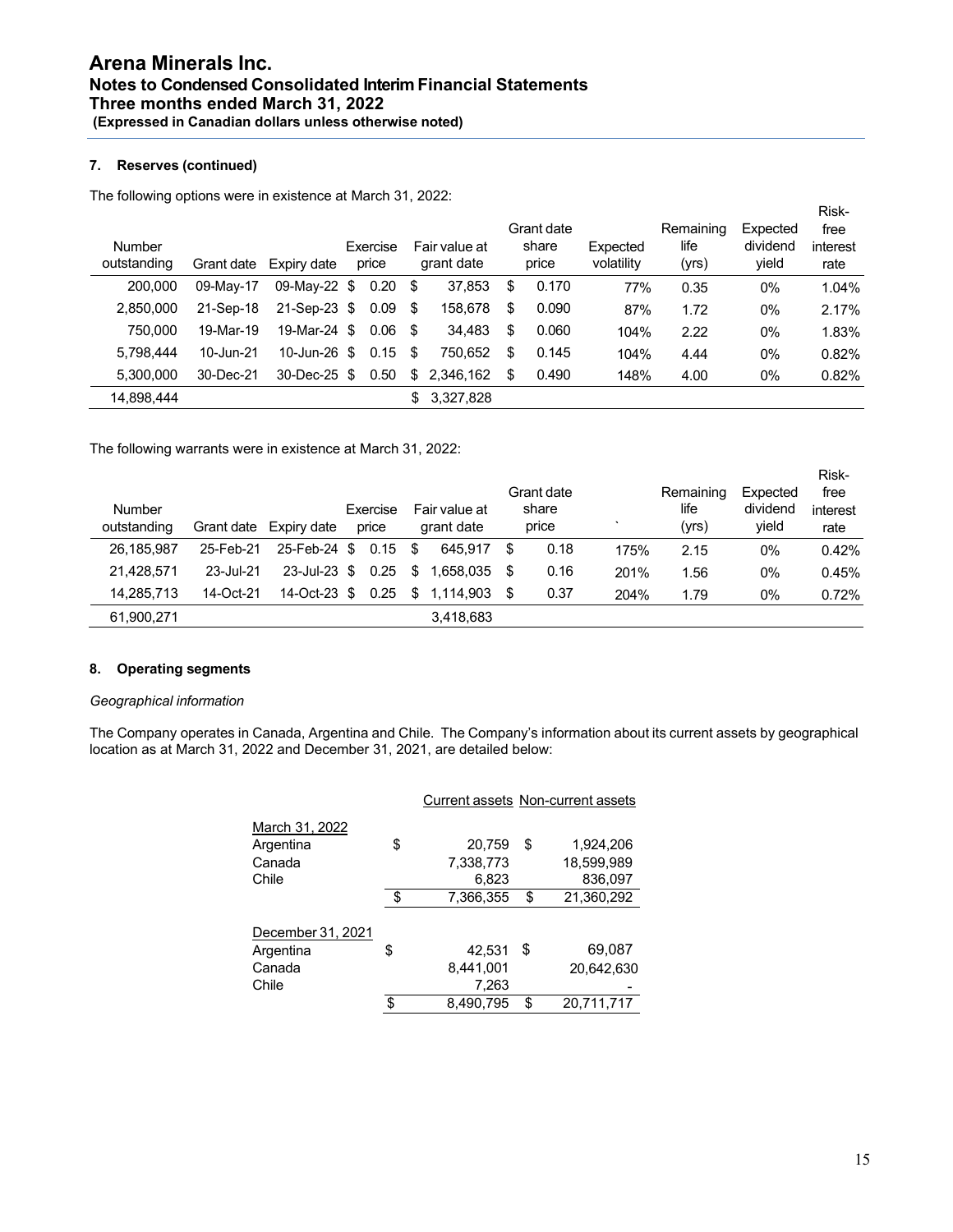# **9. Financial instruments**

Financial assets and financial liabilities as at March 31, 2022 and December 31, 2021, were as follows:

|                                                    | Assets (liabilities) at<br>amortized cost |     | Assets /(liabilities)<br>at fair value through<br>profit and loss | Total           |
|----------------------------------------------------|-------------------------------------------|-----|-------------------------------------------------------------------|-----------------|
| March 31, 2022                                     |                                           |     |                                                                   |                 |
| Cash                                               | \$<br>6,257,934 \$                        |     |                                                                   | \$6,257,934     |
| Amounts receivable                                 | 81,337                                    |     |                                                                   | 81,337          |
| Investments, at fair value through profit and loss |                                           |     | 989,542                                                           | 989,542         |
| Accounts payable and accrued liabilities           | (132,036)                                 |     |                                                                   | (132,036)       |
| December 31, 2021                                  |                                           |     |                                                                   |                 |
| Cash                                               | \$<br>6,610,397                           | -\$ |                                                                   | \$<br>6,610,397 |
| Amounts receivable                                 | 101,631                                   |     |                                                                   | 101.631         |
| Investments, at fair value through profit and loss |                                           |     | 1.746.250                                                         | 1,746,250       |
| Accounts payable and accrued liabilities           | (995, 149)                                |     |                                                                   | (995,149)       |

The Company's risk exposures and the impact on the Company's financial instruments are summarized below. There have been no significant changes in the risks, objectives, policies and procedures for managing risk during the period ended March 31, 2022 and December 31, 2021.

# Credit risk

Credit risk arises from the non-performance by counterparties of contractual financial obligations. The Company's primary counterparty related to its cash carries an investment grade rating as assessed by external rating agencies. The Company maintains all or substantially all of its cash with a major financial institution domiciled in Canada. Deposits held with these institutions may exceed the amount of insurance provided on such deposits.

# Liquidity risk

The Company manages liquidity risk by maintaining adequate cash balances. The Company continuously monitors and reviews both actual and forecasted cash flows, and also matches the maturity profile of financial assets and liabilities.

As at March 31, 2022, the Company had current assets of \$7,366,355 to settle current liabilities of \$132,036.

#### Market risk

(a) Interest rate risk

The Company's cash is subject to interest rate cash flow risk as they carry variable rates of interest. The Company's interest rate risk management policy is to purchase highly liquid investments with a term to maturity of one year or less on the date of purchase. Based on cash balances on hand at March 31, 2022, a 1% charge in interest rates could result in a corresponding change in annual loss of approximately \$62,579.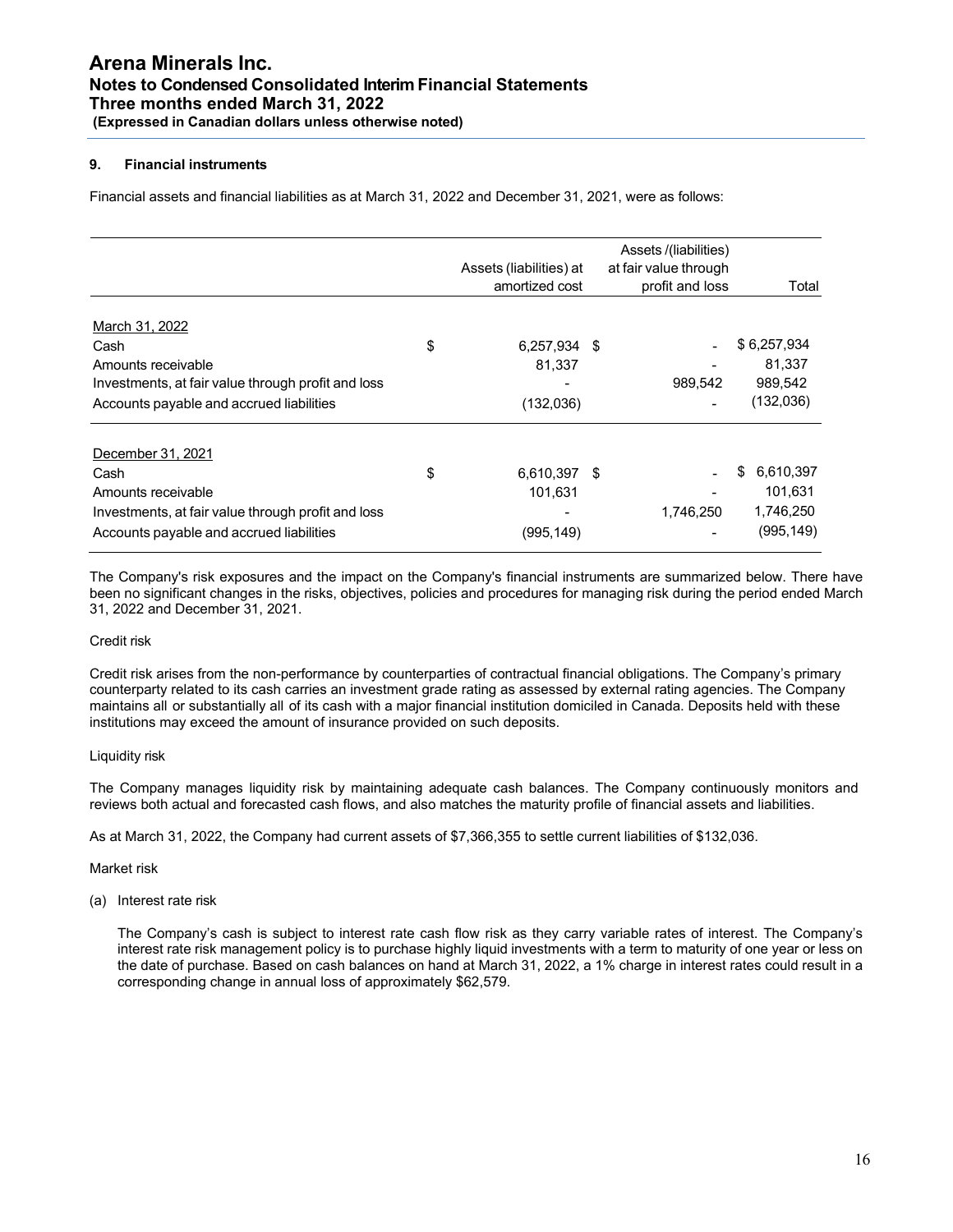# **9. Financial instruments (continued)**

(b) Currency risk

As the Company operates on an international basis, foreign exchange risk exposures arise from transactions and balances denominated in foreign currencies. The Company's foreign currency risk arises primarily with respect to the Chilean Peso. Fluctuations in the exchange rates between these currencies and the Canadian dollar could have a material effect on the Company's business, financial condition and results of operations. The Company does not engage in any hedging activity to mitigate this risk.

As at March 31, 2022. the Company had the following financial assets and liabilities denominated in foreign currency presented below in Canadian dollars:

|                                            | Argentinian<br>Peso |            |   |           |  |
|--------------------------------------------|---------------------|------------|---|-----------|--|
| Cash                                       | S                   | 5.985      | S | 4.942     |  |
| Receivables                                |                     |            |   | 1.881     |  |
| Accounts payable and accrued liabilities   |                     | (768,887)  |   | (144,287) |  |
| Total                                      | \$                  | (762, 902) |   | (137,464) |  |
| Effect of $+/-$ 1% change in exchange rate | S                   | (7.629)    |   | (1,375)   |  |

As at December 31, 2021, the Company had the following financial assets and liabilities denominated in foreign currency presented below in Canadian dollars:

|                                          | Peso | Argentinian     |      | Chilean Peso    |     | Total      |
|------------------------------------------|------|-----------------|------|-----------------|-----|------------|
| Cash                                     | S    | 20.180          | - \$ | 5.261           | \$. | 25.441     |
| <b>Receivables</b>                       |      | $\blacksquare$  |      | 2.002           | \$. | 2,002      |
| Accounts payable and accrued liabilities | \$   | (808.161)       |      | (153, 587)      |     | (961,748)  |
| Total                                    | \$   | $(787, 981)$ \$ |      | $(146, 324)$ \$ |     | (934, 305) |
| Effect of +/- 1% change in exchange rate | \$   | (7.880)         |      | (1, 463)        |     | (9,343)    |

A 1% strengthening (weakening) of the Canadian dollar against the Chilean Peso and United States dollar would decrease (increase) net loss nominally.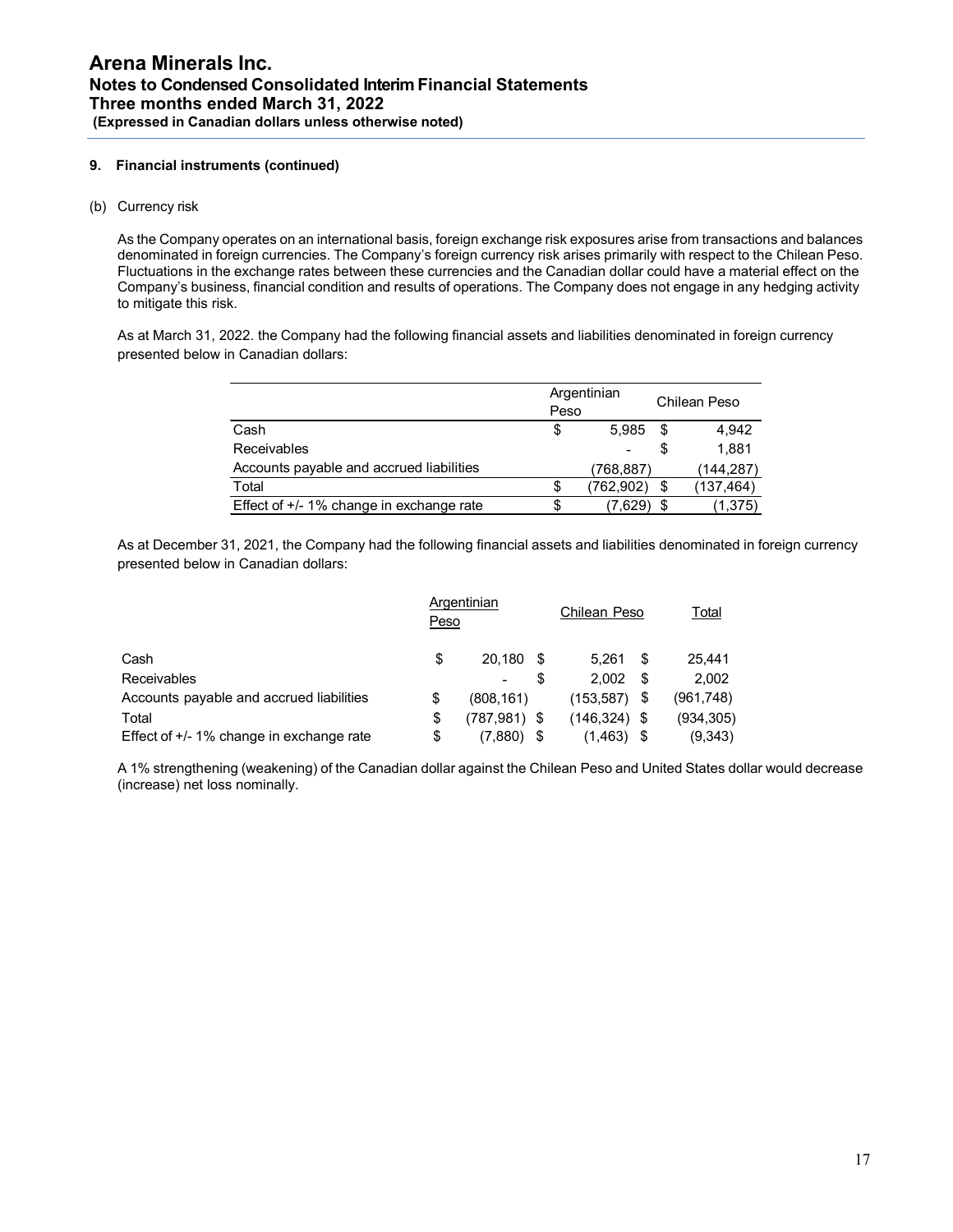## **9. Financial instruments (continued)**

(c) Price risk

The Company will be exposed to price risk with respect to commodity prices, specifically gold, copper, and lithium. The Company closely monitors commodity prices to determine the appropriate course of action to be taken by the Company. The Company's future operations will be significantly affected by changes in the market prices of these commodities. Prices fluctuate on a daily basis and are affected by numerous factors beyond the Company's control. The supply and demand for gold, copper and lithium, the level of interest rates, the rate of inflation, investment decisions by large holders of gold and copper, and stability of exchange rates can all cause significant fluctuations in prices. Such external economic factors may in turn be influenced by changes in international investment patterns and monetary systems and political developments.

The Company is also exposed to price risk with respect to the Company's financial instruments. The Company exposed to the risk that the fair value of, or future cash flows from, the Company's financial instruments, will significantly fluctuate because of changes in market prices. The Company is exposed to market risk in trading its investments and unfavourable market conditions could result in dispositions of investments at less than quoted market prices.

(d) Fair value

A fair value hierarchy prioritizes the methods and assumptions used to develop fair value measurements for those financial assets where fair value is recognized on the statement of financial position. These have been prioritized into three levels:

- Level 1: Quoted prices in active markets for identical assets or liabilities.<br>Level 2: linputs can be a quoted price in market that is not active.
- Level 2: Inputs can be a quoted price in market that is not active.<br>Level 3: Inputs for the asset or liability that are not based on obse
- Inputs for the asset or liability that are not based on observable market data.

Fair value amounts represent point-in-time estimates and may not reflect fair value in the future. The measurements are subjective in nature, involve uncertainties and are a matter of significant judgment.

At March 31, 2022, the Company's financial instruments that are carried at fair value, consisted of investments of securities value of \$989,542 Astra Shares (December 31, 2021 – \$1,745,250) which have been classified as Level 1 within the fair value hierarchy.

The Company's investment in Astra is measured at fair value as at March 31, 2022 and is classified as level 1 within the fair value hierarchy because it is quoted on an exchange.

The following table presents the fair value, categorized by key valuation techniques and the unobservable inputs used within Level 1 as at March 31, 2022:

| Description | <b>Fair Value</b> | Valuation Technique | Significant unobservable inputs      |
|-------------|-------------------|---------------------|--------------------------------------|
| Astra       | \$989.542         | Quoted price        | Marketability of shares, 0% discount |

There were no level 3 investments during the period ended March 31, 2022.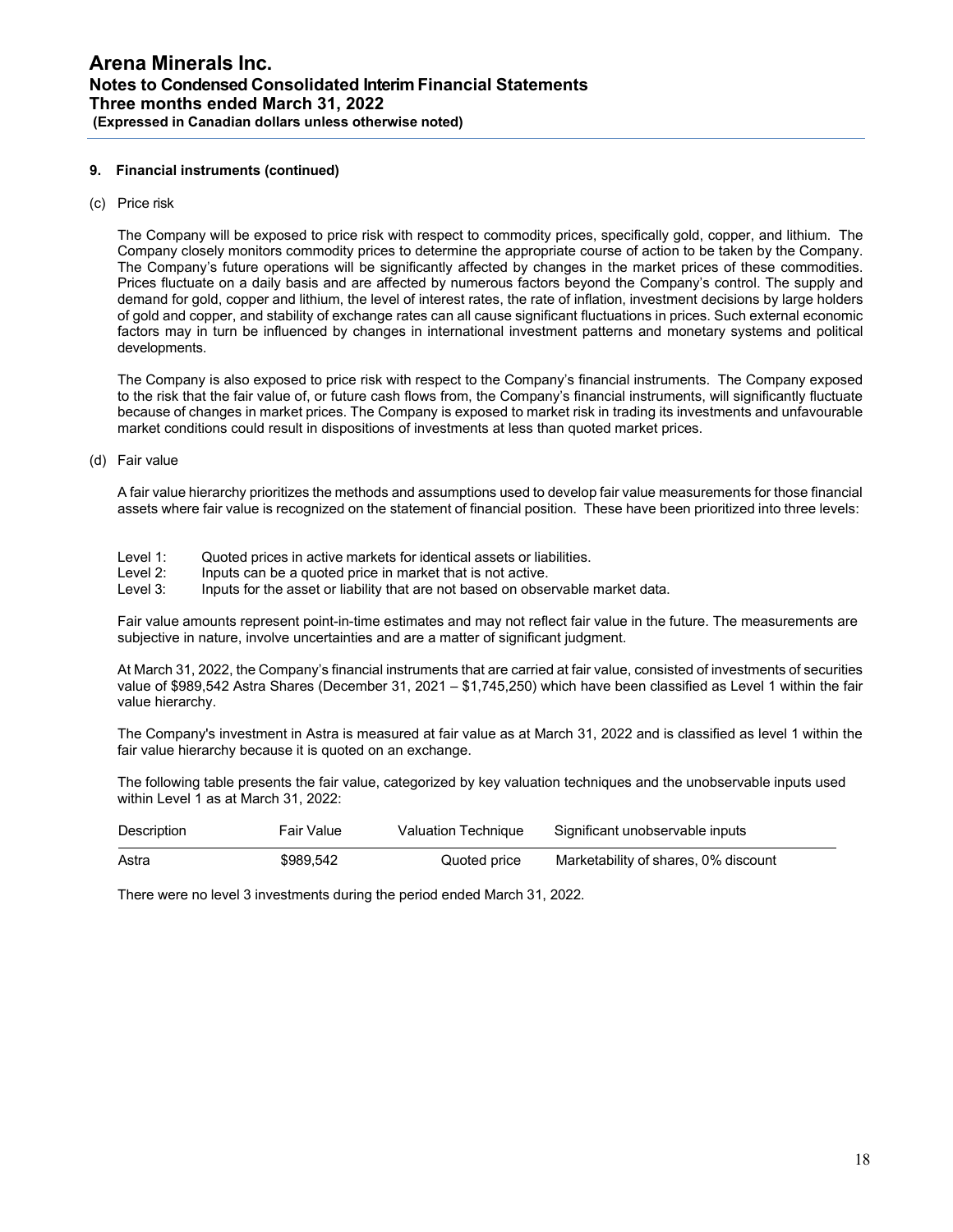# **10. Capital management**

The Company manages and adjusts its capital structure based on available funds in order to support the acquisition, exploration and development of mineral properties. The capital of the Company consists of common shares, warrants and options. The Board of Directors does not establish quantitative return on capital criteria for management, but rather relies on the expertise of the Company's management to sustain future development of the business.

The properties in which the Company currently has an interest are in the exploration stage; as such the Company is dependent on external financing to fund its activities. In order to carry out planned exploration, and pay for administrative costs, the Company will spend its existing working capital and raise additional amounts as needed.

The Company will continue to assess new properties and seek to acquire an interest in additional properties if it feels there is sufficient geologic or economic potential and if it has adequate financial resources to do so.

Management reviews its capital management approach on an ongoing basis and believes that this approach, given the relative size of the Company, is reasonable. There were no significant changes in the Company's approach to capital management during the periods ended March 31, 2022 and December 31, 2021. The Company is not subject to externally imposed capital requirements other than that of the TSX-V, which has certain working capital and financial resource requirements to be available to maintain operations and cover general and administration expenses. As of March 31, 2022, the Company did not believe it was in violation of such requirements.

# **11. Related party disclosures**

Compensation of key management personnel of the Company:

The remuneration of directors and other members of key management personnel during the period ended March 31, 2022 and 2021, were as follows:

|                     | 2022 |        |   | 2021   |  |  |
|---------------------|------|--------|---|--------|--|--|
| Short-term benefits |      | 60,099 | Ъ | 35.196 |  |  |

In accordance with IAS 24, key management personnel are those persons having authority and responsibility for planning, directing and controlling the activities of the Company directly or indirectly, including any directors (executive and nonexecutive) of the Company.

The remuneration of directors and key executives is determined by the remuneration committee having regard to the performance of individuals and market trends. See also Note 13.

At March 31, 2022, the Company had an accounts payable balance of \$132,036 (2021 - \$353,013) owing to its key management and directors for expense reimbursements and fees. Such amounts are unsecured, non-interest bearing and with no fixed terms of payment.